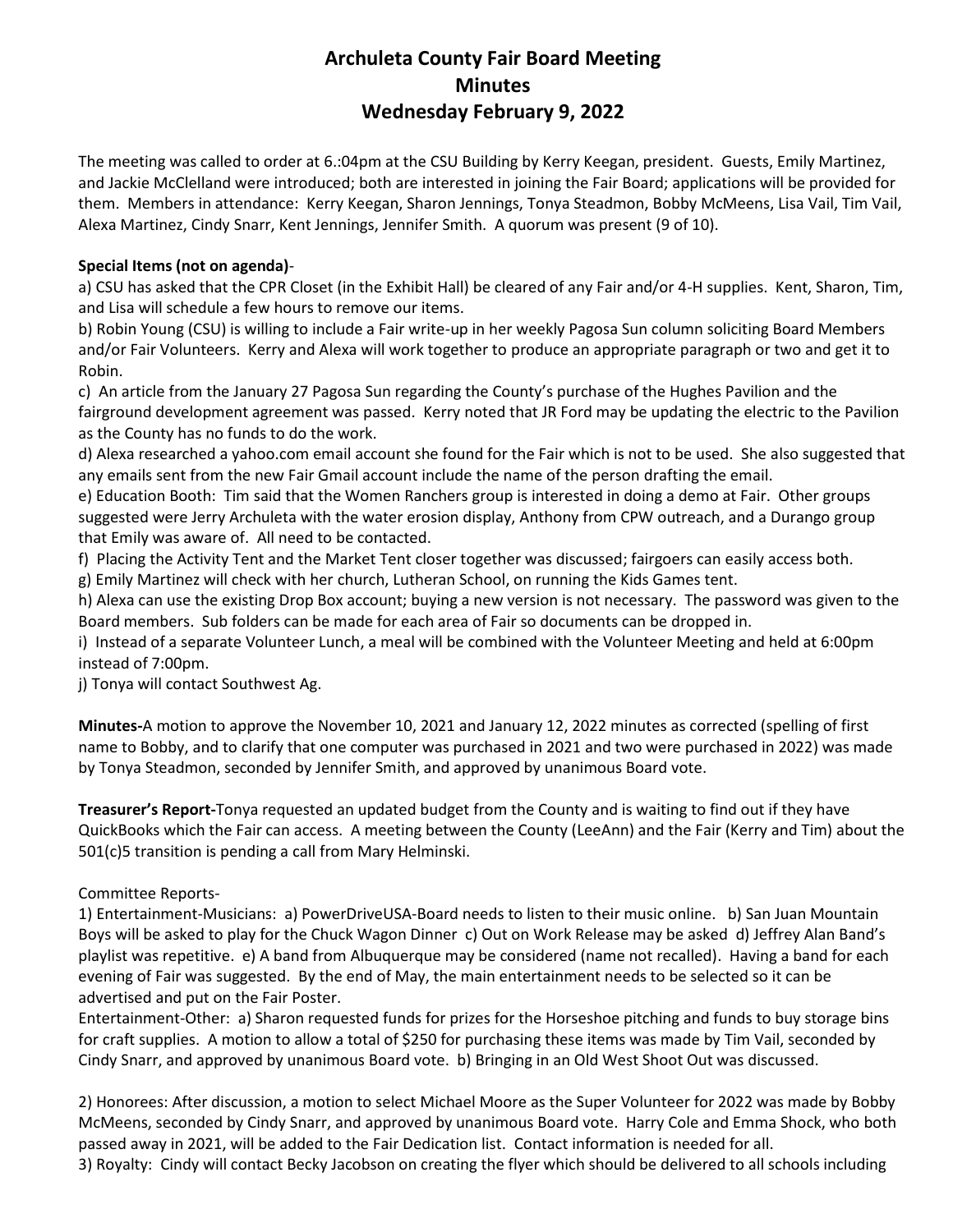homeschool groups and social media. 4-H girls are already asking about the program. Interviews should be scheduled for the end of March.

4) Parking/Logistics: Bobby noted that the old captain's quarters from the RD Hott Ranch was expected to be the next structure moved onto the Fairgrounds south of the existing Gomez building. This will not be available for use during the 2022 Fair but could affect parking.

5) Rodeo: Contracts need to be updated. A solicitation for bids needs to be put in the paper. Having the Mini Bulls and Broncs for Thursday is not a sure thing. Friday will be the Bulls, Broncs, Bares event. Saturday will be a general Rodeo. Sunday will be the Kids Rodeo. Rodeo event admission fees will apply to all Rodeos except the Kids Rodeo. 6) Livestock Committee: Mary Adkisson's email needs to be confirmed as she sometimes does not get our emailed meeting notices. The Committee needs to know that the Horse Show wishes to be a part of the Round Robin event. Due to the number of youths in the program, there could be two full days of showings according to Jennifer. Kerry spoke with Mary and Sheree at the County about the Livestock Committee and how they would function if the Fair went to a 501(c)5 organization. The separation between Fair and Livestock Committee must be defined. The Fair does not fund the Livestock Committee.

Old Business –

- a. Past Honoree and Royalty pictures were hung in the Exhibit Hall. Name plates are needed for some.
- b. 501(c)(5) organization planning is still in progress and meetings must be held with the County.

 c. The Board Responsibility spreadsheet was passed, and members began signing up to oversee a particular section.

- d. Lisa submitted a request to Parks & Rec for the Hot Springs Blvd Banner Permit. A bill was received.
- e. A Budget meeting will be scheduled once Tonya hears from Leeann at the County.
- f. Tonya is working to update various financial spreadsheets with current data.

 g. Kids Train repair is being worked on. A decision was made that train drivers must have a valid Driver License and be instructed they cannot drink alcohol before or during their driving times. Include in Volunteer meeting instructions.

 h. Kent has updated the Home Page and Fair dates on the website. He contacted Lea Legit but has not received a link to the pictures yet.

- i. Lisa took the Fair Banner to Design-A-Sign for revision.
- j. Cindy will contact Leslie for prices on new Shirts (no yellow, orange, or brown) for Board members.
- k. Alexa and Lisa will coordinate the order for Regalia order.
- l. Kerry will check with 4-H on combining an order for the Belt Buckles. Molly's Customs to purchase.

 m. Wristbands for Rodeo events may need to be purchased, but the stock in the workroom needs to be checked first. Rodeo event admission fees will apply. Fair Entry gate admission will not be charged.

 n. Buying twenty 6-foot tables using some Stimulus fund money was discussed. They could be used inside the Exhibit Hall and older tables put inside and outside the Market Tent. Several picnic tables should also be considered.

 o. The Board will contact Michael Moore to see how he is doing. He will be asked about his status before anyone else is asked to serve as electrician. If a Fair fundraiser is conducted for Mike, Jason Cox is willing to have a part in it. Kerry will contact JR Ford about the existing electrical problems as part of his onsite work with WHEC.

 p. Any contact needed with Sunnyside Meats would be a 4-H or Livestock Committee function, not Fair. This item will be removed from the Fair's monthly activity calendar.

## New Business –

- a) Cindy and Jennifer will update and mail the Ranch Brand letters by the end of March/first of April. The due date should be changed to March or April on the monthly activity calendar.
- b) Tim noted that permission from one landowner to park on their property was given in perpetuity. A second site, which was going to be part of a concrete depot/gravel pit, was mentioned, but the current owner is not known; Tim will check County records.